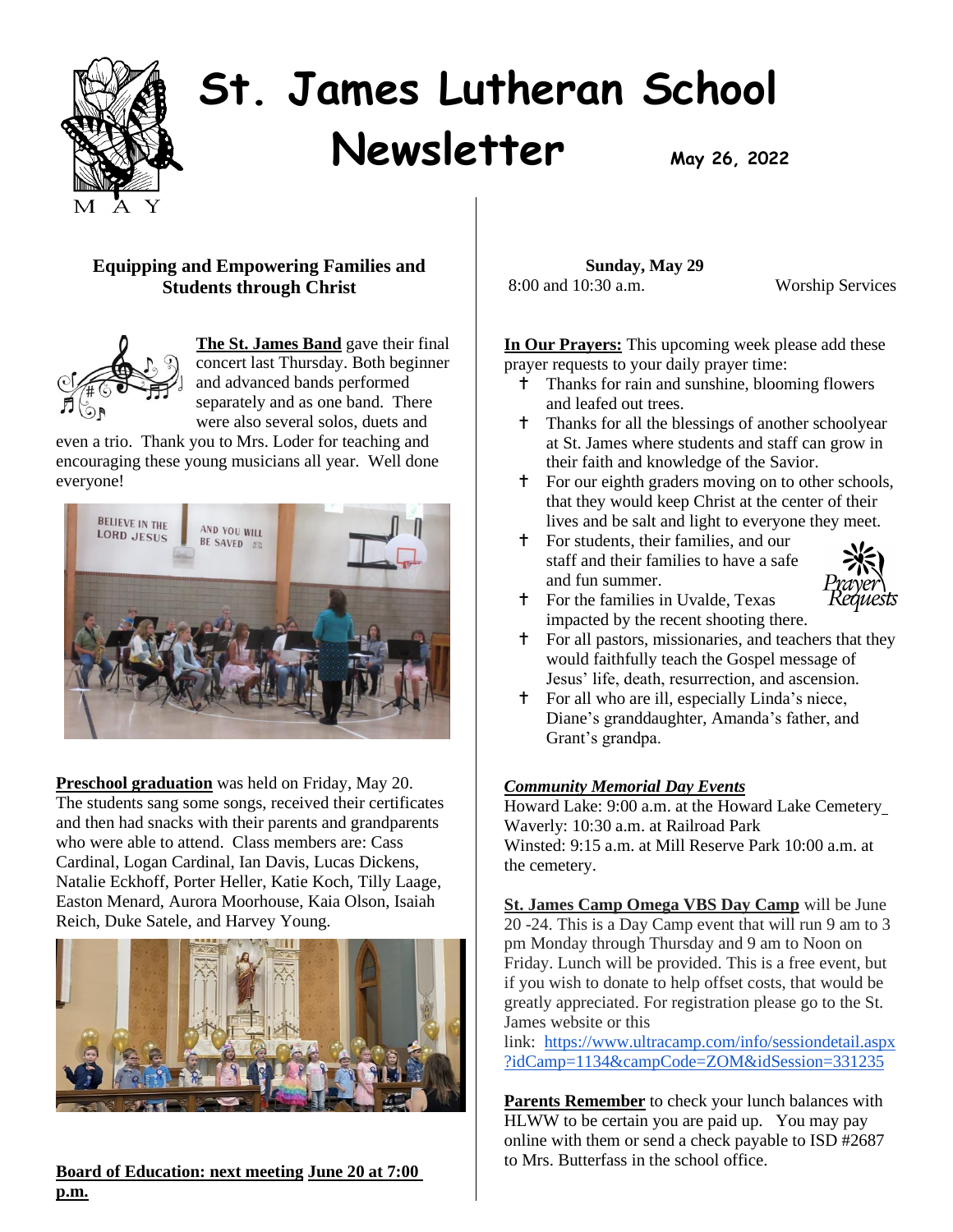**End of Year Tuition** All outstanding balances need to be paid. This will allow us to prepare our records for the next school year. If you have any questions about your account please contact the School Office.

#### **Website[:www.stjameshl.org/school](http://www.stjameshl.org/school)**

#### **At the front desk**:

- \* Mayer Knights information
- \* Camp Omega information
- \* CPH Summer Reading Program information
- \* BB camp sponsored by HLWW
- \* Breakfast on the Farm info

# **Third and fourth graders visited Pioneer Park in**



**Annandale on May 17 th** *.*They saw how a small community would have looked in the pioneer days. There was a general store, a post office, a doctor's office, and a house. Noah, Evan, and Lane are shown "enjoying" their time in the jail!



# **At the MN**

**History Center,** the fifth and sixth graders could go into a plane like the soldiers used in WWII for bombing missions. Logan, Griffin, Dylan, Jeremiah, and Owen

are ready to "take off". They also were impressed by the "tornado room", in which they could experience the sounds and sights of being in the path of a tornado.

## **Concordia Publishing House is offering a summer**

**reading program** again this year. Set up a family account at cph.org/reads. Select from reading lists for all age ranges. Log any book you read this summer, whether it's on a reading list or not. The program runs from May 31 through August 12.



**Kindergarten Graduation, May 25, 2022**. Moving to first grade are: Hadley Diers, Eddie Estrem, Astrid Grotte, Ingrid Grotte, Oliver Johnson, Emerson Koosman, Grant Lipelt, Reagan Merges, Mya Morrissette, Hannah Pink, Bentley Skelly, Paisley Staub, Hathaway Stueven, Elias Thompson, and Mya Zillmer.



#### **Field day fun!**



Tug of war

Chapel families lined up for the obstacle course